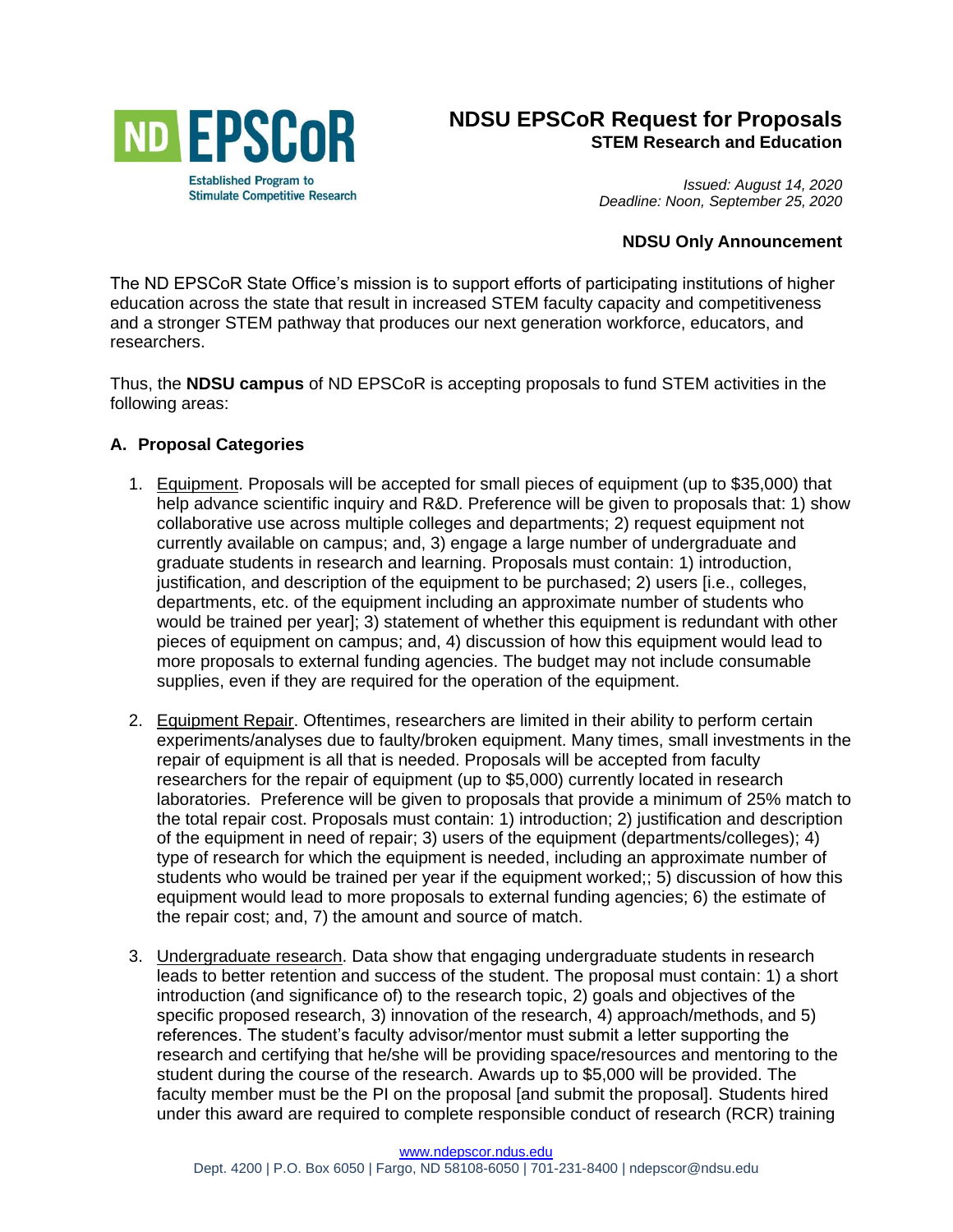in their first pay cycle.

- 4. Seed awards for faculty to collect preliminary data for the preparation of *federal* STEM proposals. Funding will be provided to researchers for the specific purpose of gathering preliminary data needed for proposal preparation and submission to a federal agency. Funds may be used for materials and supplies, student support (undergraduate and graduate), and operating services (e.g., recharge center fees), travel within North Dakota to collect samples, publishing and lab technician support. Proposals must contain: 1) an introduction and justification for the research, 2) description of the research and data to be collected, 3) the specific federal agency RFP to which a proposal will be submitted, and 4) a short biosketch (2 page) for all participating researchers. Priority will be given to collaborative, interdisciplinary teams/research. Awards of up to \$10,000 will be provided. Funding may not be used to support faculty salary (unless at a MCU, PUI, or TCU), postdocs, visiting scholars, or non-support personnel (i.e.: researchers) serving in the lab technician role. Students hired under this award are required to complete responsible conduct of research (RCR) training in their first pay cycle.
- 5. External proposal review for large, collaborative and interdisciplinary STEM efforts. The competition for federal research dollars has grown substantially over the past decade. In addition, federal agencies are placing a significant focus on interdisciplinary, cross-cutting efforts. Funds for external peer review will be provided to large, interdisciplinary teams/efforts to help position researchers for even greater success in receiving federal awards. Proposals must contain: 1) list of researchers/affiliations; 2) title of proposal; 3) executive summary of proposal; 4) funding amount; 5) federal agency/program and proposal due date; and, 6) short biosketch (2 page) of all participating researchers. Requests must be received at least four months in advance of the proposal due date so reviewers/review entity can be arranged. Most reviews take approximately one month once the review entity receives the proposal. Awards up to \$5,000 will be made. NDSU campus of ND EPSCoR will contract directly with the external review entity for this service.
- 6. Seed awards for faculty and students to engage K-12 in STEM outreach activities. Strengthening and broadening the STEM pathway is a core goal of ND EPSCoR. Proposals will be accepted that focus on activities that build stronger partnerships with K12 STEM education in the state. Of particular interest are activities that engage underrepresented/ underserved students and result in an increased awareness and interest in STEM careers. Proposals must contain: 1) introduction and justification for the activity (i.e., is it grounded in a best practice); 2) description of the activity; 3) description of the K-12 partner entity; 4) whether this is a new or existing activity with this partner; 5) target audience (i.e., grade level, student demographics, etc.); 6) whether this is a formal or informal activity program; and 7) short biosketch (2 page) of each participating faculty. If an IRB will be needed, proof of an exemption and/or active IRB number will be needed prior to releasing funds. Awards up to \$6,000 will be made. Of particular interest will be the development of virtual/online activities. Students hired under this award are required to complete responsible conduct of research (RCR) training in their first pay cycle.
- 7. Development of online/virtual modules for STEM laboratory courses. The current COVID-19 pandemic has illuminated the need to an increased online/virtual presence with respect to training students in the laboratory setting. With the move to online courses, many students were not able to participate in practical activities that connected practice to theory. Proposals will be accepted that focus on the development of virtual hands-on laboratory experiences (up to \$6,000) to replace and/or enhance the face-to-face laboratory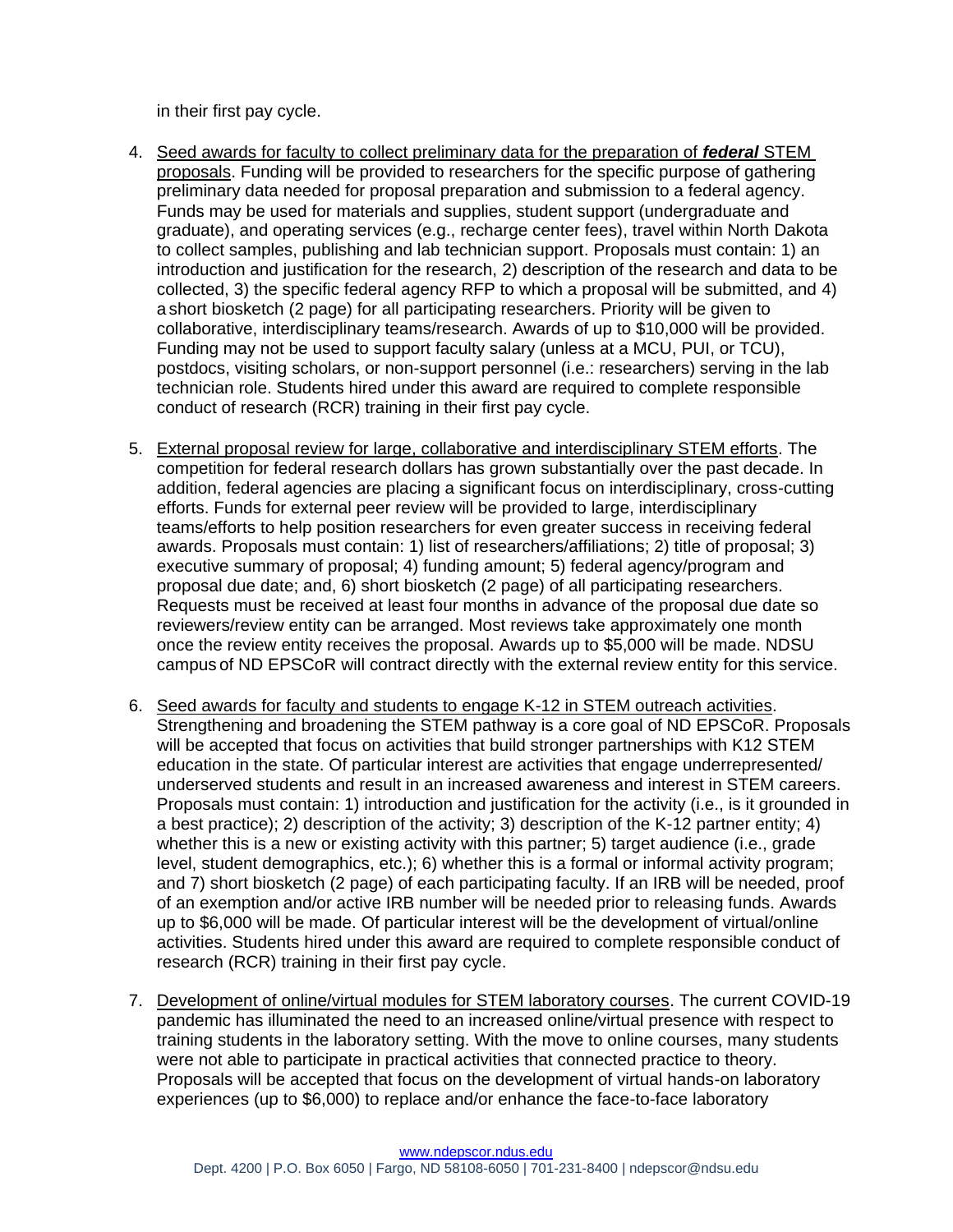experience. Proposals must contain: 1) introduction and justification for the activity (course title and number), 2) description of the laboratory exercise that will result from the award, and 3) description of the dataset that will be created and provided to students as part of the online laboratory exercise (and analysis, interpretation, and reporting requirements of the students). Students hired under this award are required to complete responsible conduct of research (RCR) training in their first pay cycle.

a. NDSU EPSCoR is particularly interested in proposals that continue to build capacity for online/virtual implementation of activities to better position that state for the ongoing COVID pandemic and future crises

## **B. Eligibility**

All faculty (tenure-track, tenured, professors of practice, and research professors) are eligible to apply. Applicants with overdue final reports on other current NDSU EPSCoR- or ND EPSCoR-awarded projects are not eligible to compete.

## **C. Priority**

The intent of this funding is to build STEM research infrastructure and capacity across the campus. In addition, funding priority will be to applicants who did not receive an EPSCoR award in 2019.

## **D. Proposal Submission Deadline**

Proposals are due to the NDSU EPSCoR office no later than noon on September 25, 2020. Proposals for external review of large collaborative and interdisciplinary efforts follow the submission quideline given under section A, item #5.

The NDSU campus of ND EPSCoR has a limited amount of funds to disburse; thus, the submission of a proposal does not automatically guarantee funding.

## **E. Funding Availability**

It is anticipated that funds will be released by October 22, 2020 and may be used through May 31, 2021.

## **F. Proposal Preparation Guidance**

The proposal narrative should be no longer than four pages. In addition to the category specific information noted for each category in section A, the narrative must also contain a section on *how the research/activity fits into the strategies outlined in the North Dakota Science and*  **Technology Plan (the July 1, 2018 version).** Proposals that do not include this section will not be reviewed. This section must include references to specific strategies. The current ND Science and Technology Plan can be found at:

[https://www.ndepscor.ndus.edu/fileadmin/ndus/ndepscor/documents/](https://www.ndepscor.ndus.edu/fileadmin/ndus/ndepscor/documents/NDSTPlanFINALJune2018.pdf) [NDSTPlanFINALJune2018](https://www.ndepscor.ndus.edu/fileadmin/ndus/ndepscor/documents/NDSTPlanFINALJune2018.pdf) .pdf

Each proposal must contain a cover page and budget (and justification).

- Cover page is at
- <https://www.ndepscor.ndus.edu/fileadmin/ndus/ndepscor/SeedAwards/CovSheetNDSUSTEM2020.pdf>